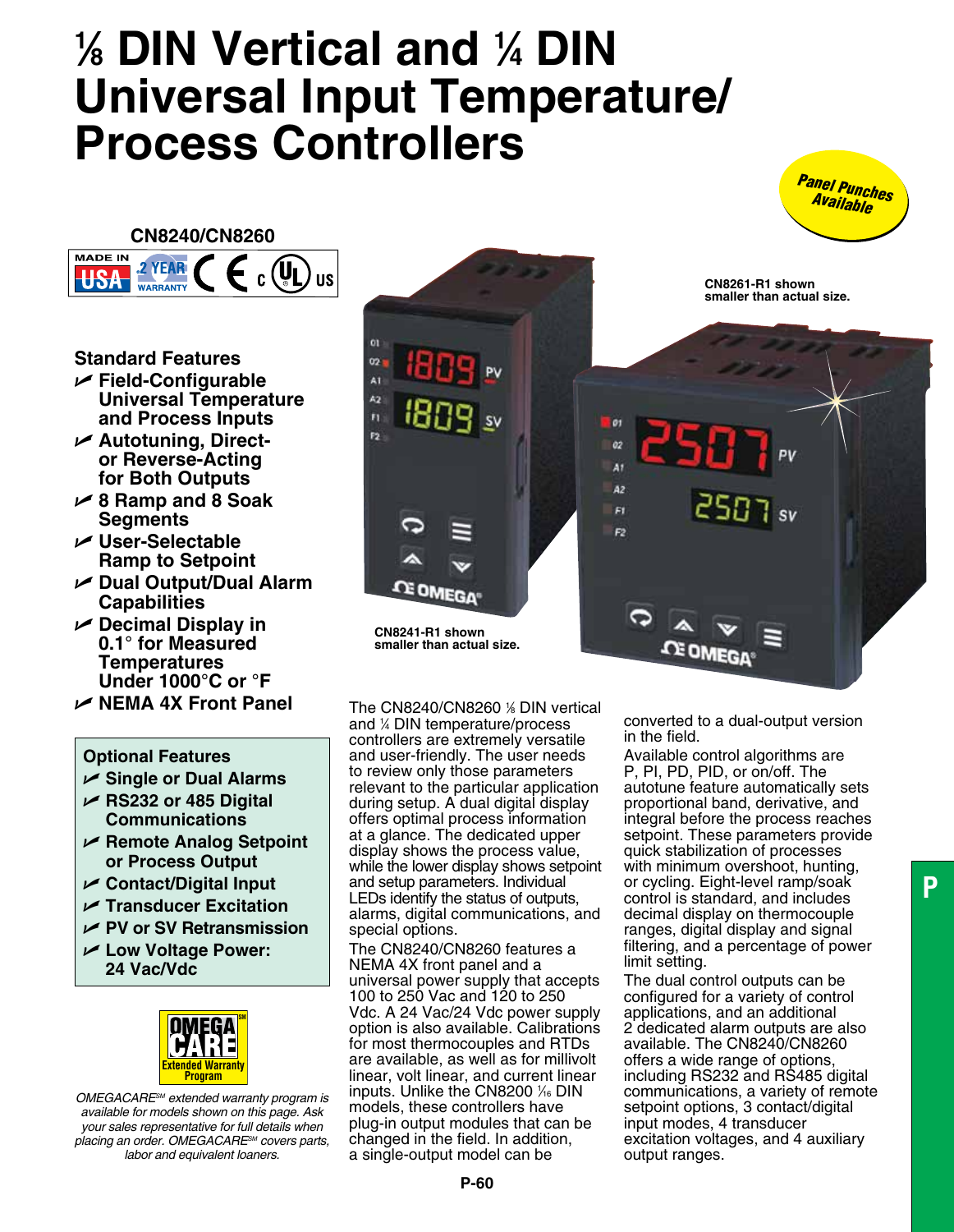# **Specifications Performance**

**Accuracy:** ±0.2% FS, ±1 digit **Setpoint Resolution:** 1 count/0.1 count **Repeatability:** ±1 count **Temperature Stability:** 5µV/°C (maximum) **T/C Cold-Junction Tracking:** 0.05°C/°C ambient **Common-Mode Rejection:** 100 dB **Series Mode Rejection:** >70 dB **Process Sampling:** 10 Hz (100 ms) **Inputs Input Type:** See Input Ranges **Digital Input:** For remote setpoint, remote standby or ramp/soak run and hold **Thermocouple Lead Resistance:** 100  $\Omega$  max for rated accuracy **Decimal Position:** Selectable **Outputs Output #1:** Reverse- or direct-acting, configured from menu **Output #2:** Reverse- or direct-acting, configured from menu **Mechanical Relay:** Rated 5 A @ 120 Vac, 3 A @ 240 Vac, NO, (output 1); rated 5 A @ 120 Vac, 3 A @ 240 Vac, NO (output 2) **Current:** 4 to 20 mA, 500 Ω maximum (F1, F2); 4 to 20 mA, 1000 Ω maximum (FH1, FH2) **Voltage:** 20 Vdc pulse **Triac:** SSR, 120/240 Vac, zero voltage switched, rated 1 A continuous, 10 A surge @ 25°C (77°F) **Alarms:** Mechanical relay rated 5 A @ 120 Vac, 3 A @ 240 Vac, NO **Control Characteristics Setpoint Limits:** Limited to configured range for thermocouple and RTD; limited to scaled range **Alarms:** Adjustable for Hi/Lo; selectable process or deviation **Rate (Derivative):** 0 to 2400 seconds **Reset (Integral):** 0 to 9600 seconds **Cycle Time:** 0.2 to 120 seconds **Proportional Band:** 1 to span of sensor **Deadband:** Negative span to positive span of sensor **Hysteresis:** 1 to span of sensor **Autotune Damping:** Adjustable

(low, normal or high) **Ramp to Setpoint:** 1 to 9999 minutes **Autotune:**

Operator-initiated from front panel **Manual Control:**

Operator-initiated from front panel **General**

**Power:** 100 to 250 V, 50/60 Hz (single-phase); 120 to 250 Vdc, 24 Vac/24 Vdc (optional) **Power Consumption:** Less than 6 VA (instrument) @ 120 Vac **Front-Panel Rating:** NEMA 4X

**1 ⁄16 DIN versions are also available. Refer to the CN8201 and CN8202 Series**



| Range                                                |
|------------------------------------------------------|
| -200 to 760°C (-328 to 1400°F)                       |
| -270 to 1354°C (-454 to 2469°F)                      |
| -270 to 400°C (-454 to 752°F)                        |
| -268 to 1300°C (-450 to 2372°F)                      |
| -50 to 1768°C (-58 to 3214°F)                        |
| -50 to 1768°C (-58 to 3214°F)                        |
| 0 to 1820°C (32 to 3308°F)                           |
| 0 to 2315°C (32 to 4199°F)                           |
| -150 to 1000°C (-238 to 1832°F)                      |
| 0 to 1410°C (32 to 2570°F)                           |
| -100 to 1232°C (-148 to 2250°F)                      |
| -200 to 850 $^{\circ}$ C (-328 to 1562 $^{\circ}$ F) |
| -199.9 to 375.0°C (-199.9 to 707.0°F)                |
| Scalable (-1999 to 9999) selectable                  |
| Scalable (-1999 to 9999) selectable                  |
| Scalable (-1999 to 9999) selectable                  |
| Scalable (-1999 to 9999) selectable                  |
| Scalable (-1999 to 9999) selectable                  |
| Scalable (-1999 to 9999) selectable                  |
| Scalable (-1999 to 9999) selectable                  |
| Scalable (-1999 to 9999) selectable                  |
| Scalable (-1999 to 9999) selectable                  |
| Scalable (-1999 to 9999) selectable                  |
|                                                      |

#### **Operating Ambient Range:**

**Input Ranges**

0 to 55°C (32 to 131°F) @ 90% RH maximum, non-condensing **Memory Protection:** Solid state non-volatile memory **Connections:** Screw terminals **Contacts:** Twin bifurcated

#### **1 ⁄8 DIN CN8240 Specifications**

**Display:** Dual LED, 4-digit, 9.2 mm (0.36"), orange-process display and green-menu/parameter display **Panel Cutout:** 92 x 46 mm (3.60 x 1.8") **Dimensions:** 100.33 H x 53.3 W x 18.2 mm D bezel (3.95 x 2.10 x 0.72")

#### **Depth Behind Panel:**

100 mm (3.937") **CN8240 Series Weight:** 340 g (12 oz) **1 ⁄4 DIN CN8260 Specifications Display:** Dual LED, 4-digit orange process display, 14 mm (0.55"), green-menu/parameter display, 9.2 mm (0.36") **Panel Cutout:** 92 mm (3.60") square **Dimensions:** 100.33 H x 100.33 W x 18.2 mm D bezel (3.95 x 3.95 x 0.72") **Depth Behind Panel:** 100 mm (3.937") **CN8260 Series Weight:** 425 g (15 oz)